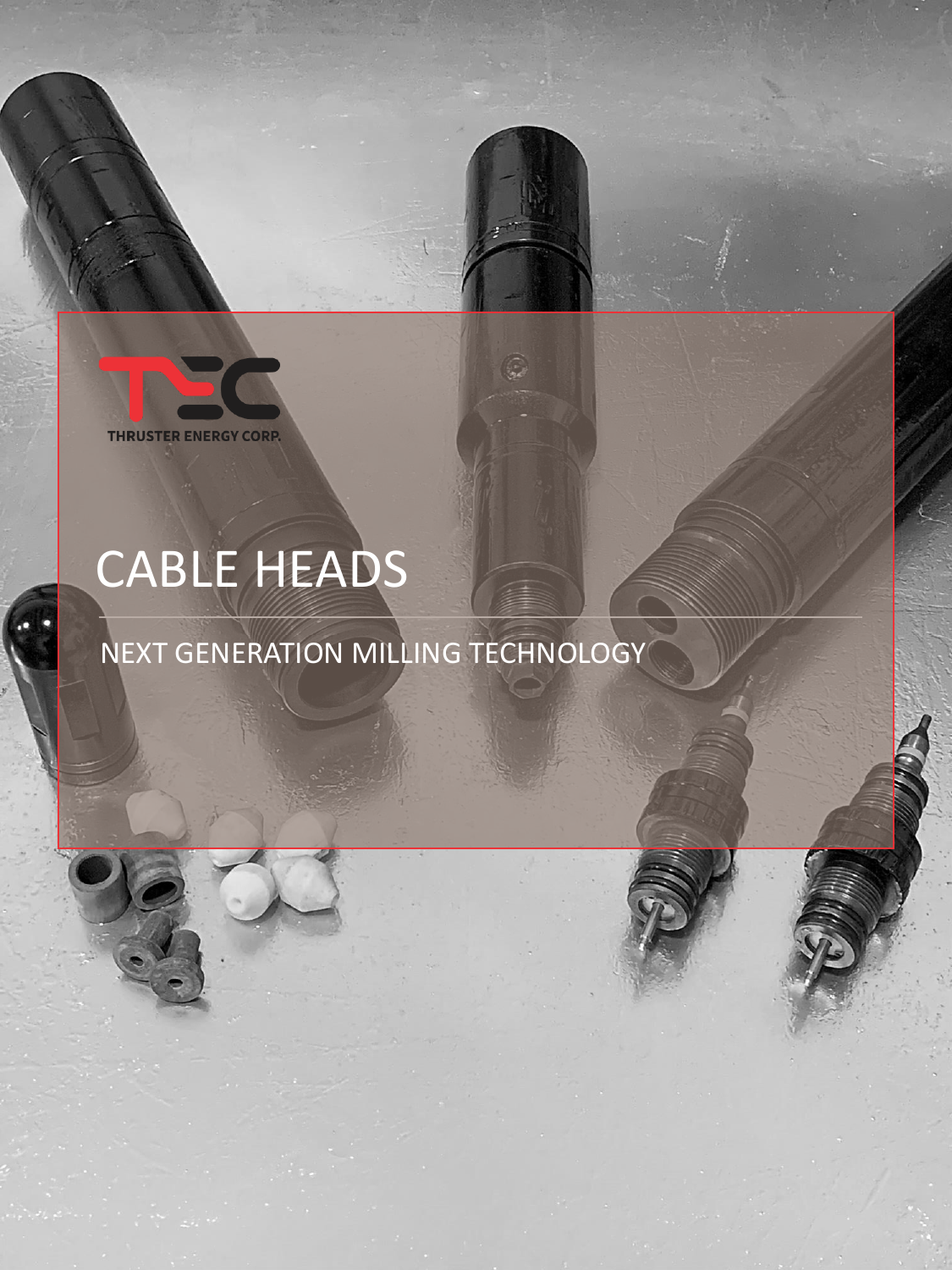## **E-COIL CABLE HEAD**



**TEC's E-Coil Cable Head is designed for Coiled Tubing E-Coil Operations and connects to the wireline inside of the Coiled Tubing and the Coiled Tubing itself. Job Scopes include logging, perforation guns, down-hole camera/ ultrasound applications as well as Smart Coil applications.**

**There is a termination point for the wireline and gives an electrical connection to the subsequent tool being ran in the well. The lower Pack-Off creates a chamber which allows the wireline to be terminated to a standard electrical connection that is not affected by wellbore/ pumped fluid.**

**The E-Coil Cable Head is designed with a shock-mounted dual-activated disconnect,**  which serves as an emergency release in case the tools become stuck in the well. Well **control is performed through the double-flapper check valves.**

#### **Design Features**

- **Pressure Rated to 10,000 PSI (68.9 MPa)**
- **Shroud Available to Run with a Camera to Direct Flow to the End of the Camera**
- **Pump-Thru Design**
- **Well Control**
- **Dual-Activated Release Tool**
- **Temp Rated to 302° F/ 150° C**

| <b>TECHNICAL SPECIFICATIONS (2.5 STUB ACME)</b> |                                |                                  |                                                 |  | <b>TECHNICAL SPECIFICATIONS (GO PIN)</b> |                                |                                  |                                                 |
|-------------------------------------------------|--------------------------------|----------------------------------|-------------------------------------------------|--|------------------------------------------|--------------------------------|----------------------------------|-------------------------------------------------|
| <b>TEMP</b>                                     | <b>TENSILE</b><br><b>YIELD</b> | <b>TORSIONAL</b><br><b>YIELD</b> | <b>MAX</b><br><b>WORKING</b><br><b>PRESSURE</b> |  | <b>TEMP</b>                              | <b>TENSILE</b><br><b>YIELD</b> | <b>TORSIONAL</b><br><b>YIELD</b> | <b>MAX</b><br><b>WORKING</b><br><b>PRESSURE</b> |
| $302^\circ$ F<br>$150^\circ C$                  | 103,000 lbf<br>46,000 daNs     | 1,900 ft-lbs                     | 10,000 PSI<br>68.9 MPa                          |  | $302^\circ$ F<br>$150^\circ C$           | 66,000 lbf<br>25,900 daNs      | 300 ft-lbs                       | 10,000 PSI<br>68.9 MPa                          |

#### **info@thrusterenergy.com www.thrusterenergy.com 1.877.698.3570**